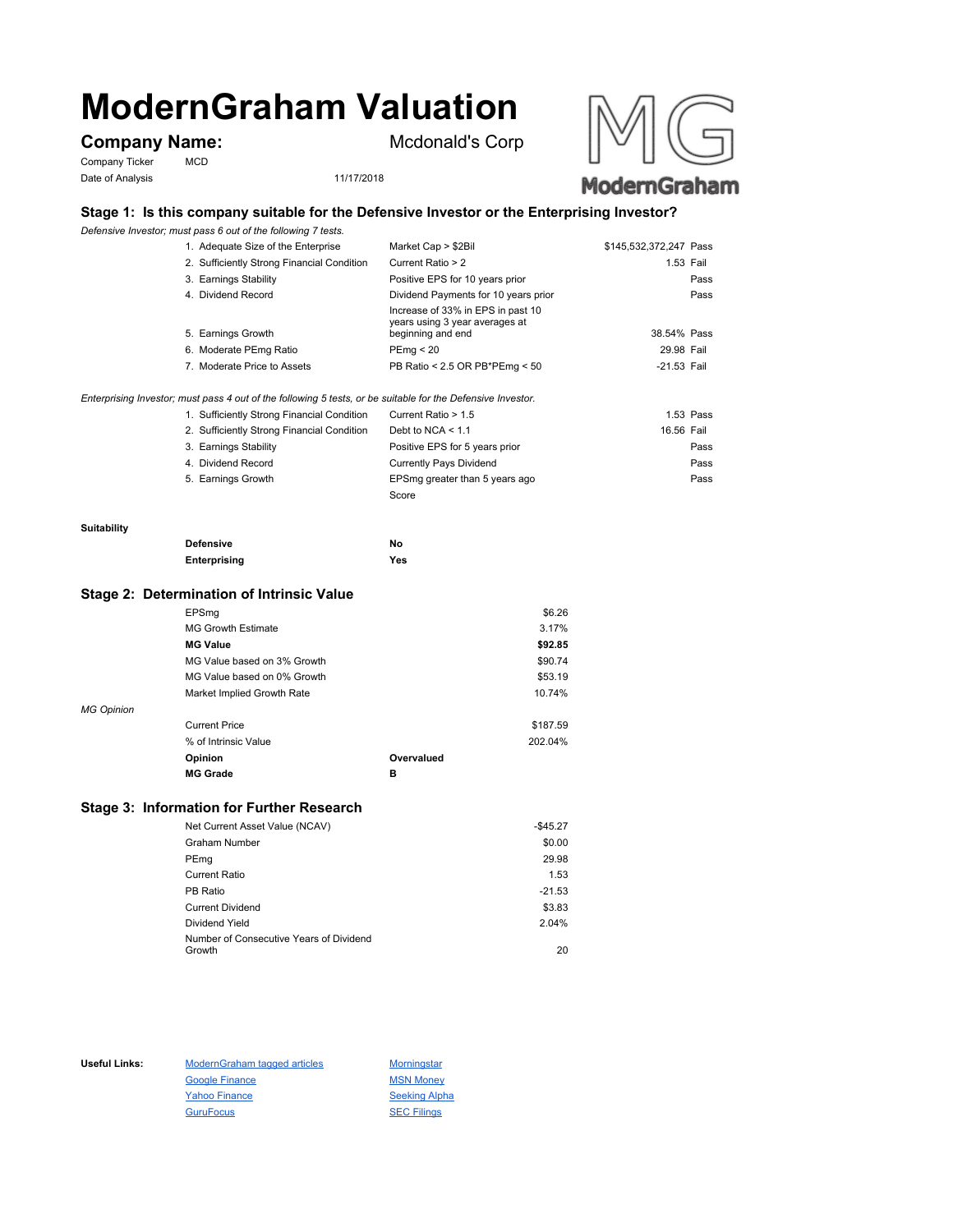| <b>EPS History</b> |        | <b>EPSmg History</b>                 |                  |
|--------------------|--------|--------------------------------------|------------------|
| Next Fiscal Year   |        |                                      |                  |
| Estimate           |        | \$7.53 Next Fiscal Year Estimate     | \$6.26           |
| Dec2017            | \$6.37 | Dec2017                              | \$5.55           |
| Dec2016            | \$5.44 | Dec2016                              | \$5.15           |
| Dec2015            | \$4.80 | Dec2015                              | \$5.06           |
| Dec2014            | \$4.82 | Dec2014                              | \$5.17           |
| Dec2013            | \$5.55 | Dec2013                              | \$5.22           |
| Dec2012            | \$5.36 | Dec2012                              | \$4.91           |
| Dec2011            | \$5.27 | Dec2011                              | \$4.43           |
| Dec2010            | \$4.58 | Dec2010                              | \$3.83           |
| Dec2009            | \$4.11 | Dec2009                              | \$3.28           |
| Dec2008            | \$3.76 | Dec2008                              | \$2.74           |
| Dec2007            | \$1.98 | Dec2007                              | \$2.14           |
| Dec2006            | \$2.83 | Dec2006                              | \$2.05           |
| Dec2005            | \$2.04 | Dec2005                              | \$1.56           |
| Dec2004            | \$1.79 | Dec2004                              | \$1.31           |
| Dec2003            | \$1.15 | Dec2003                              | \$1.11           |
| Dec2002            | \$0.70 | Dec2002                              | \$1.12           |
| Dec2001            |        | \$1.25 Balance Sheet Information     | 9/1/2018         |
| Dec2000            |        | \$1.46 Total Current Assets          | \$5,553,100,000  |
| Dec1999            |        | \$1.39 Total Current Liabilities     | \$3,626,700,000  |
| Dec1998            |        | \$1.10 Long-Term Debt                | \$31,895,200,000 |
|                    |        | <b>Total Assets</b>                  | \$34,053,700,000 |
|                    |        | Intangible Assets                    | \$2,345,000,000  |
|                    |        | <b>Total Liabilities</b>             | \$40,846,300,000 |
|                    |        | Shares Outstanding (Diluted Average) | 779,600,000      |